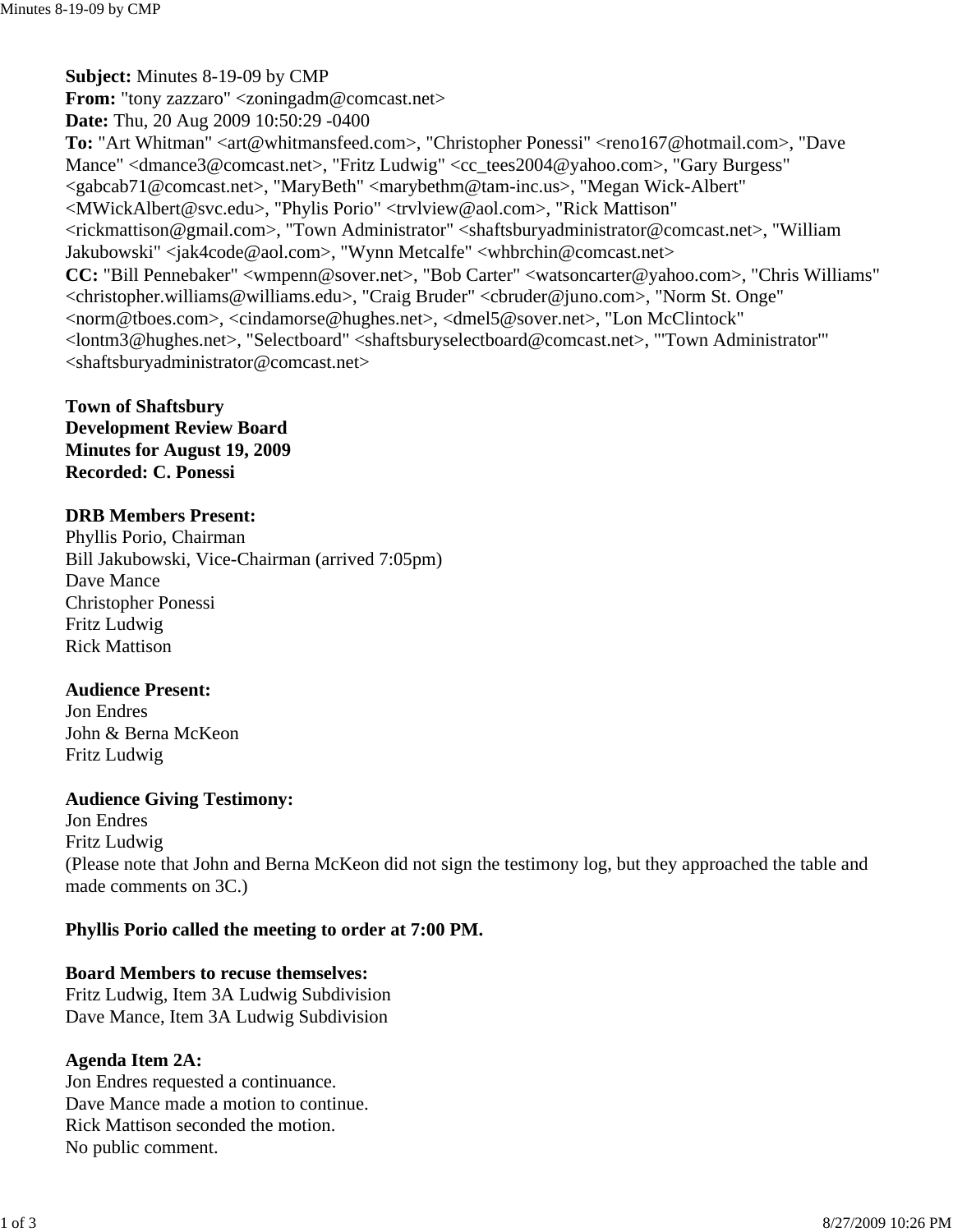Vote was 5-0 and the motion was passed. (Jake was absent for this vote)

# **Agenda Item 2B:**

John Endres presented Tichnor four lot subdivision on North Road.

The following comments were presented by the DRB:

- Input requested from Ron Daniels on Site Distance and Road Entrance onto North Road.
- Drive from Lot A to be on Access Road.
- East side of proposed ROW to be flagged.
- Spring on Dailey's Property to be located.
- Possible buffer (25-50 feet) on east property line abutting industrial zone.
- Ability to serve letters will be needed from normal municipal parties.
- Show utility poles on North Road.

Dave Mance made a motion to continue hearing. Bill Jakubowski seconded the motion. Motion passed 6-0.

## **Agenda Item 2B:**

John Endres presented Downey two lot subdivision on Potter Montgomery Road.

The following comments were presented by the DRB:

- Driveway permit required.
- Provide wetland letter.
- WW permit needed.
- 150' frontage not met, but decided it was not necessary for this subdivision.
- Fire / Rescue letter requested for proper services, or drive less than 12%.
- Show zoning setback lines.
- Show utilities access, easement, etc. for the new lot. May cross McKeon property which may be a problem.

### **A site visit shall be made by all DRB Members prior to meeting on 9-2-09.**

Bill Jakubowski made a motion to continue hearing. Chris Ponessi seconded the motion. Motion passed 6-0.

### **Phyllis Porio changed the order of the agenda.**

**Agenda Item 4A has been postponed prior to meeting.**

### **Agenda Item 4B. New conditions for fences, buildings, plantings in ROW to be sent back to planning.**

**Dave Mance and Fritz Ludwig now recused themselves.**

#### **Agenda Item 3A:**

Fritz Ludwig presented a 2 lot subdivision of his property on Route 7A and West Mtn. Road.

The following comments were presented by the DRB:

- Add all adjacent land owners
- Possible 50' ROW on north side of new 2 acre lot.